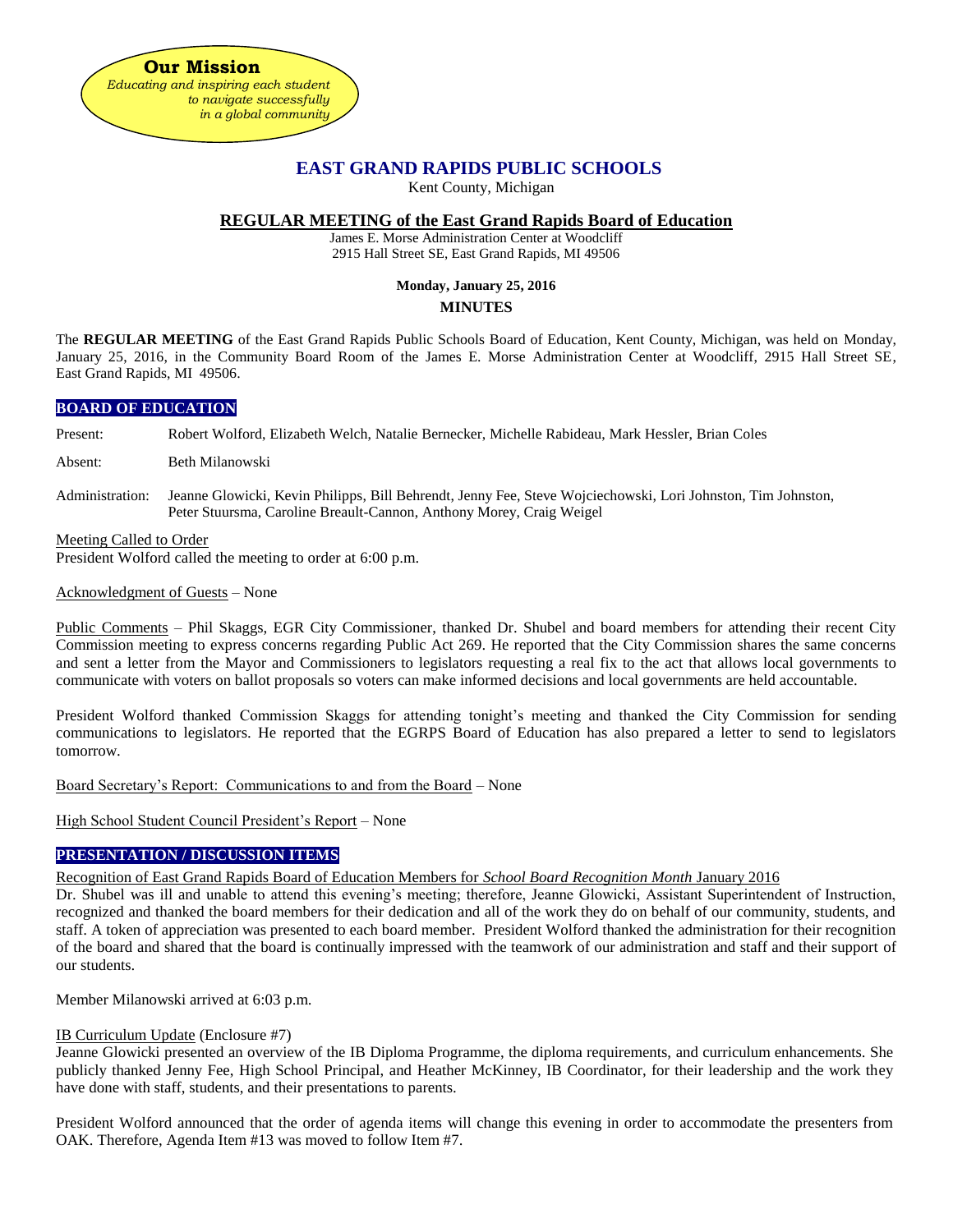# Approval of Middle School and High School Construction Bids – Kevin Philipps (Enclosure #13)

- Background: Administration in collaboration with its architectural and construction management partners, have requested bids for the construction projects being completed at the middle school and high school. Bids were received, and after reviewing all of the bids, administration is requesting approval of the bids being presented. The total amount of the bids is \$2,824,030. With the inclusion of the middle school and high school bids, the overall budget for the 2014 construction program is currently \$577,300 under budget. The bids have been reviewed the Facilities Committee and Superintendent, and they recommend accepting the bids.
- Recommendation: Motion to approve the bids for the middle school and high school construction totaling \$2,824,030 as recommended by the Facilities Committee and Superintendent.

Kevin Philipps, Assistant Superintendent of Business, and Bill Ogden from OAK presented an overview of the middle school and high school construction bids. Member Bernecker shared that Facilities Committee met and recommends the changes as presented.

Member Bernecker moved to approve the bids for the middle school and high school construction as presented in Enclosure #13. Member Hessler seconded the motion. Motion passed 7-0.

First Reading of New and Revised Policies (Enclosure #8)

Members Welch and Rabideau shared the policies that were reviewed by the Policy Review Committee as presented in Enclosure #8. A discussion was held among the board and these policies will be presented for approval at the February 22 board meeting. If there are any additional policies to review that were not included in Enclosure #8, they will also be brought to the board for a First Reading at the February 22 meeting.

# **ACTION ITEMS – CONSENT AGENDA**

Background: In order to save time during the meeting, we are using a Consent Agenda. Items in the Consent Agenda include those that are considered routine or have been previously discussed by the Board of Education. Any Board Member may request to have any item removed for a separate discussion and vote.

Recommendation: Motion to approve items in the Consent Agenda Numbers 9-11.

Approval of Minutes of REGULAR Meeting of 12/7/2015 (Enclosure #9) Approval of Minutes of SPECIAL Meeting of 1/11/2016 (Enclosure #10) Approval of Payment of Bills – December 2016 (Enclosure #11)

Member Milanowski moved to approve Consent Agenda Items 9-11. Member Coles seconded the motion. Motion passed 7-0.

# **OTHER ACTION ITEMS**

Approval of Schools of Choice Resolutions for 2016-2017–Dr. Shubel (Enclosure #12a-c) East Grand Rapids Public Schools has participated in the Kent Intermediate School District Collaborative Schools of Choice Program since its inception in the 1996-97 school year.

- a. Approval of a Resolution to Opt Out of Section 105
	- Background: East Grand Rapids Public Schools has opted out of the State Choice Plan since the inception of the KISD Collaborative Schools of Choice Plan in the 1996-1997 school year.
	- Recommendation: Motion to pass a resolution to exercise the option permitted by Section 105 of the State School Aid Act of 1979, as amended by Public Act 300 of 1996, to not accept Section 105 applications of nonresident students from outside our district, for purposes of operating an intermediate school districtwide schools of choice program in accordance with Section 105 for the 2016-2017 school year.

Member Milanowski moved to approve a Resolution to exercise the option permitted by Section 105 of the State School Aid Act of 1979, as amended by Public Act 300 of 1996, to not accept Section 105 applications of non-resident students from outside our district, for purposes of operating an intermediate school district-wide schools of choice program in accordance with Section 105 for the 2015-2016 school year. Member Rabideau seconded the motion. Motion passed 7-0.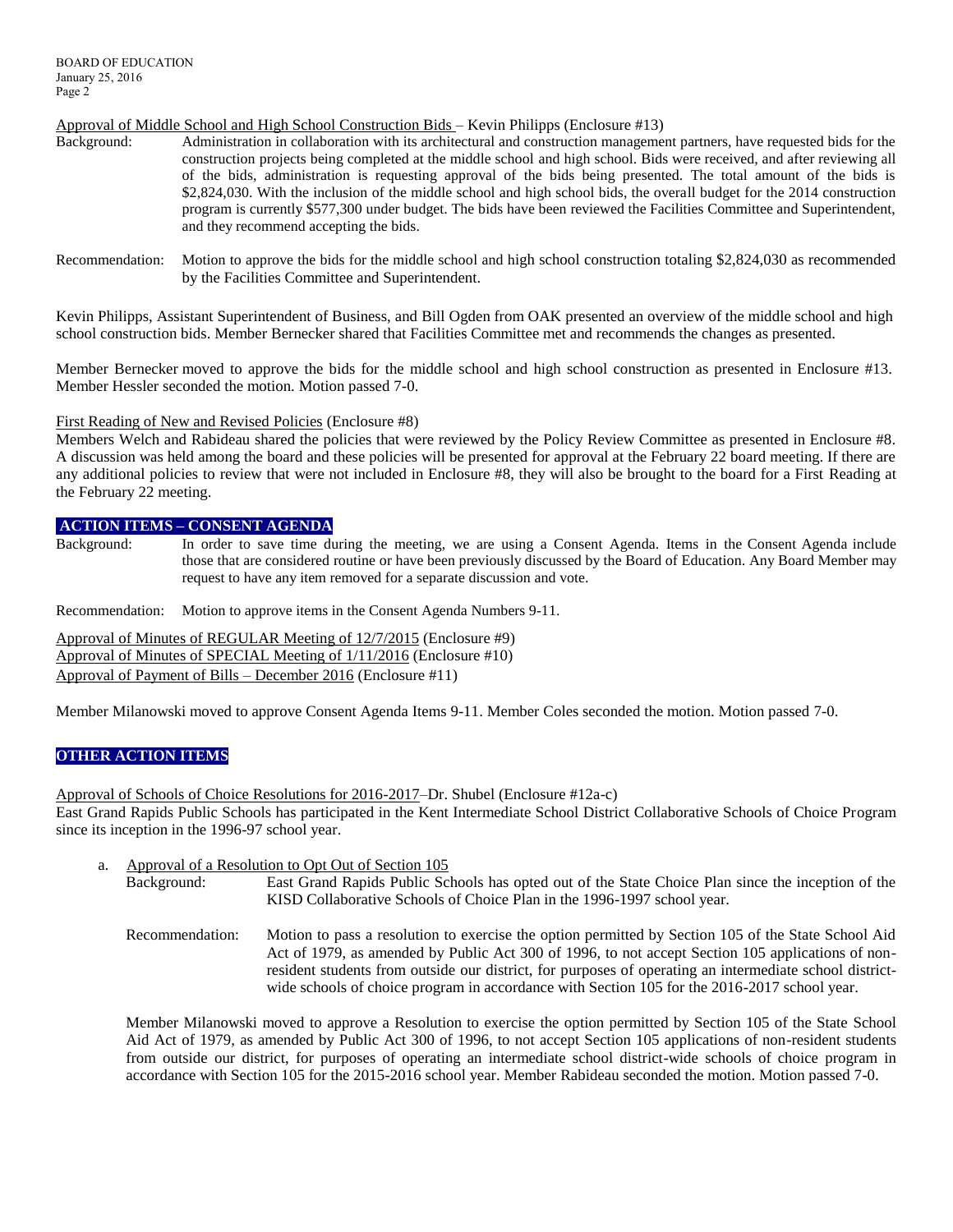### b. Approval of a Resolution to Opt In of Section 105c

| Background: | In accordance with Section 105c as permitted in the State School Aid Act, Public Act 119 of 1999,      |
|-------------|--------------------------------------------------------------------------------------------------------|
|             | as amended by Public Act 297 of 2000, it is recommended that East Grand Rapids Public Schools          |
|             | will accept applications for enrollment from residents of contiguous intermediate school districts for |
|             | the $2016-2017$ school year.                                                                           |
|             |                                                                                                        |

Recommendation: Motion to pass a resolution to exercise the option permitted by Section 105c of the State School Aid Act, Public Act 119 of 1999, as amended by Public Act 297 of 2000, to accept applications for enrollment from residents of contiguous intermediate school districts for the 2016-2017 school year.

Member Hessler moved to approve a Resolution to Opt In to Section 105c for the 2016-2017 school year. Member Bernecker seconded the motion. Motion passed 7-0.

- c. Approval of a Resolution to Participate in the 2016-2017 Kent Intermediate School District Collaborative Schools of Choice Program Background: This is the thirteenth year of the KISD Schools of Choice Program.
	- Recommendation: Motion to pass a resolution to participate in the Kent ISD Collaborative Schools of Choice Program for the 2016-2017 school year.

Member Rabideau moved to approve a Resolution to participate in the Kent ISD Collaborative Schools of Choice Program for the 2016-2017 school year. Member Coles seconded the motion. Motion passed 7-0.

### **ADMINISTRATIVE REPORTS**

#### Superintendent

President Wolford restated the board's intent to send a letter to legislators regarding Public Act 269 as indicated in the Public Comments.

President Wolford reported that Dr. Shubel worked with the EGR Schools Foundation on their recommendation to establish a Memo of Understanding between the district and the foundation to codify the relationship more formally as we continue to work in a beneficial manner. Wolford explained that this Memo of Understanding is not binding; rather it is intended to document how the district and foundation operate with each other. Dr. Shubel will enter into this understanding in the near future.

Jeanne Glowicki shared an overview of the MLK activities and celebrations that took place throughout the district and continue all year long. A collage of photos from each of the buildings was presented. The board expressed their appreciation on behalf of the entire community.

President Wolford congratulated Peter Stuursma, Middle School Principal, on the head coaching position he has accepted with Hope College. On behalf of the board and administration, he shared that the district appreciates his leadership during his tenure with EGRPS and wished him well in his new position.

#### Assistant Supt. of Business

Kevin Philipps reported on the January Revenue Conference summarizing the results with a projected increase of \$40 per pupil in the foundation allowance. However, monies allocated for Detroit Public Schools will affect the budget projections. Additional information will be available when the Governor presents his proposed budget for 2016-2017, which is currently scheduled for early February. As we learn more in February, Philipps will provide an update on the budget and what that will mean for the EGRPS budget.

Assistant Supt. of Instruction None